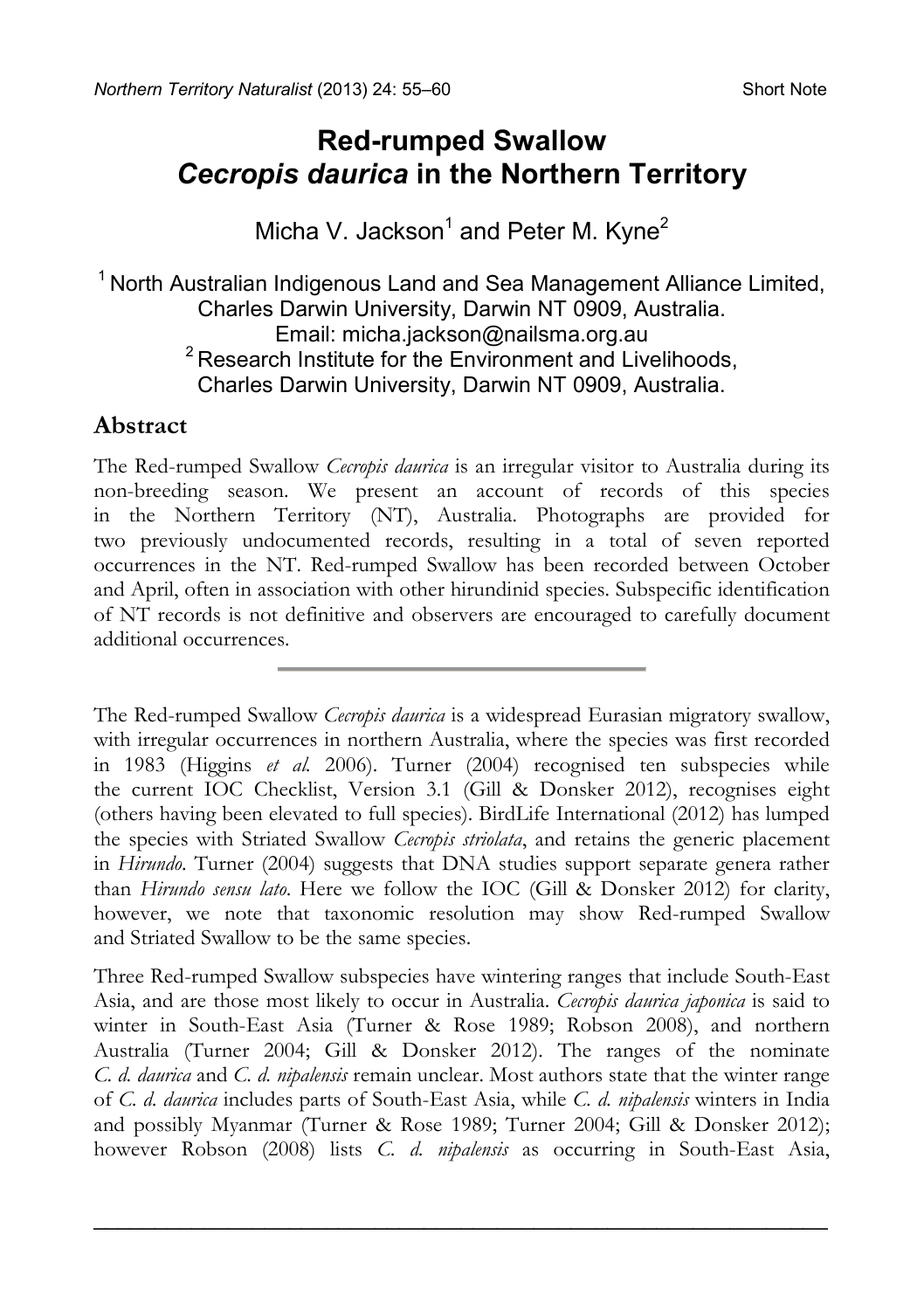but indicates uncertainty as to whether it is widespread in the region or restricted to Myanmar, and does not list *C. d. daurica* for South-East Asia.

The majority of Australian records and reports of Red-rumped Swallow are from north-eastern Queensland (particularly the Mossman-Daintree River area) and around Broome and Kununurra in north-western Western Australia (Higgins *et al.* 2006). Here, we present an account of the species in the Northern Territory (NT).

The earliest report that appears in the literature of the species in the NT is from East Point, Darwin in October 1999 (Higgins *et al.* 2006). From December 1999 to January 2000 up to 18 birds were reported on Groote Eylandt (Noske & Brennan 2002; Higgins *et al.* 2006) (Table 1). This is the only known occurrence of a group of Red-rumped Swallows reported in the NT. No photographs or specimens are currently available from either of these reports.

All subsequent reports of the species occurred at the Leanyer Sewage Ponds in Darwin (12°21'39"S, 130°54'39"E): a 2003 record is described in BARC Submission No. 390; a 2005 report is listed as an unconfirmed report in Higgins *et al.* (2006); and a 2006 record is described in BARC Submission No. 483 (Table 1). Two additional, previously undocumented records are reported here.

| Date                                  | Location                         | Reference                                                                                |
|---------------------------------------|----------------------------------|------------------------------------------------------------------------------------------|
| October 1999                          | East Point,<br>Darwin            | Higgins et al. (2006)                                                                    |
| 05 December 1999 –<br>29 January 2000 | Various sites,<br>Groote Eylandt | Noske & Brennan (2002)                                                                   |
| 20 February 2003                      | Leanyer Sewage<br>Ponds, Darwin  | <b>BARC</b> Submission<br>No. 390                                                        |
| 11 March 2005                         | Leanyer Sewage<br>Ponds, Darwin  | Higgins et al. (2006)                                                                    |
| 16–17 March 2006                      | Leanyer Sewage<br>Ponds, Darwin  | <b>BARC</b> Submission<br>No. 483                                                        |
| 23 February –<br>01 March 2008        | Leanyer Sewage<br>Ponds, Darwin  | A. Carlson, pers. comm. (including<br>photos); S. Keates, pers. comm.;<br>current report |
| 18 April 2010                         | Leanyer Sewage<br>Ponds, Darwin  | Current report                                                                           |

**Table 1.** Summary of all reported occurrences of Red-rumped Swallow *Cecropis daurica* in the Northern Territory, Australia.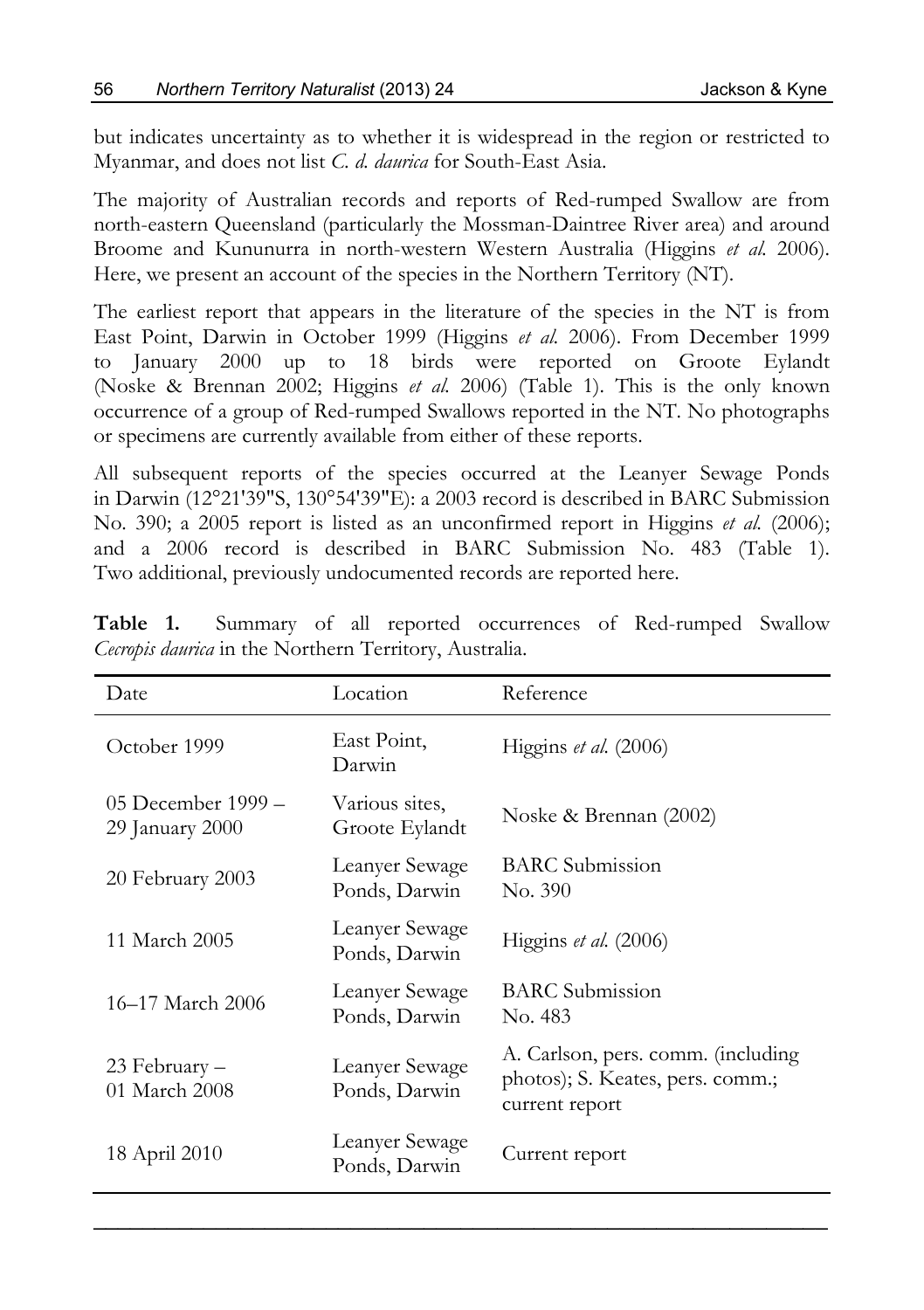The first previously undocumented record is of two separate sightings from 23 February and 1 March 2008 from the Leanyer Sewage Ponds (A. Carlson, pers. comm.). Figure 1 shows an individual photographed on 23 February 2008 and Figure 2 shows an individual photographed on 1 March 2008. Given the timing of these two sightings, it is probable that these records represent the same individual. A Red-rumped Swallow was also reported from Leanyer Sewage Ponds on 24 February 2008 (S. Keates, pers. comm.) and this was presumably the same individual, although no photographs are available.

The second previously undocumented record, and the most recently reported NT sighting, was of one individual observed and photographed by the authors in 2010. During the late afternoon of 18 April 2010, the individual (Figures 3–5) was observed and photographed flying over the north-east portion of the Leanyer Sewage Ponds. It was observed for about 30 minutes hawking insects above the ponds in the company of a large number of Tree Martins *Petrochelidon nigricans.* At the end of the observation period the bird gained altitude and flew in a westerly direction.

Several features easily separate the 2008 and 2010 individuals from Barn Swallow *Hirundo rustica* and Welcome Swallow *H. neoxena,* which can occur seasonally in the Top End of the NT. The individual in Figure 1 shows prominent orange-rufous on the side of the head, which extends towards the back of the neck; in Figure 2 the individual shows extensive orange-rufous on the side of the head. The individual



**Figures 1–2.** Red-rumped Swallow *Cecropis daurica*, Leanyer Sewage Ponds, Darwin, Northern Territory: **1.** 23 February 2008; **2.** 1 March 2008. (Ashley Carlson)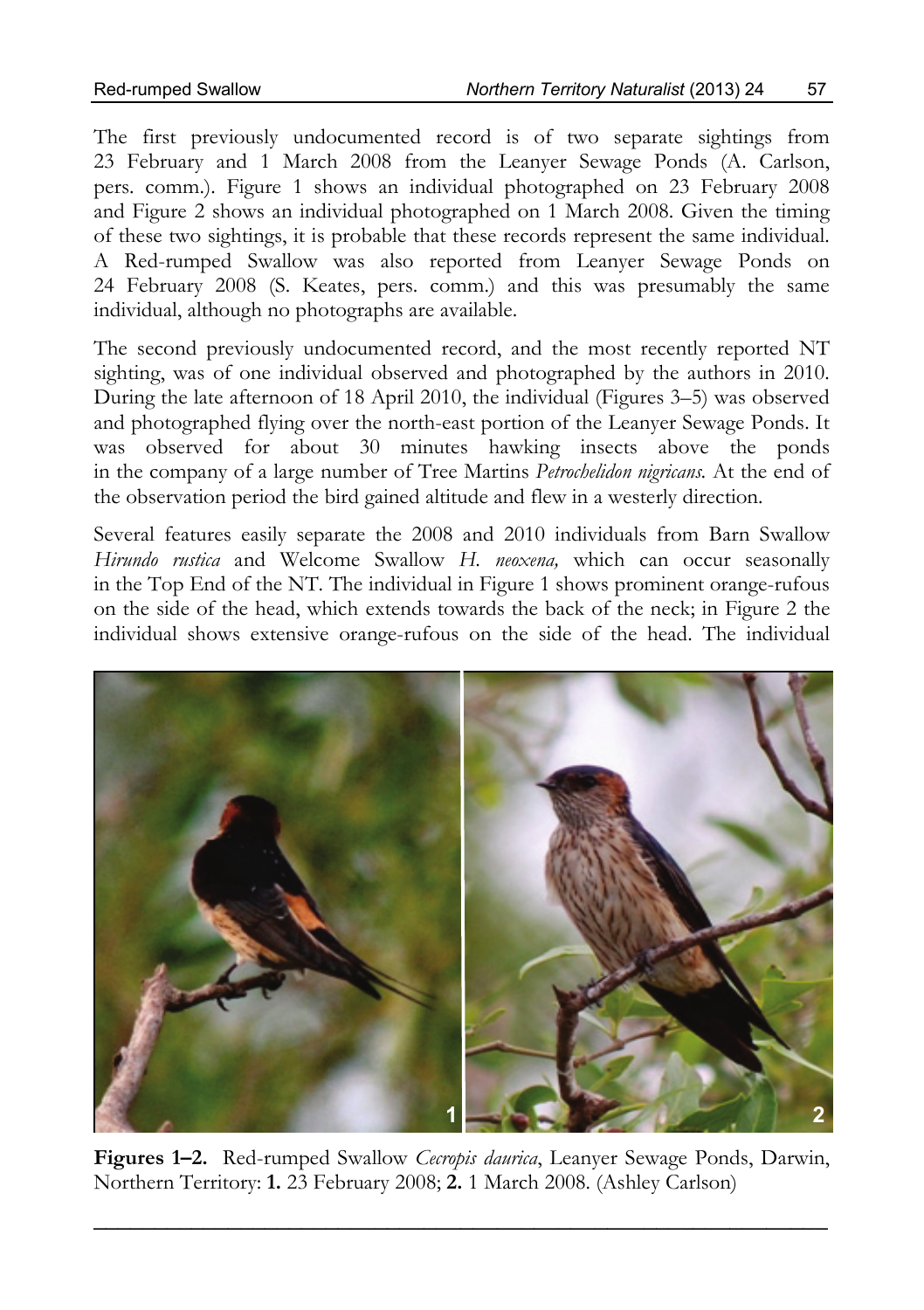in Figures 3–5 similarly displays prominent orange-rufous on the side of the head, which appears in Figure 3 to extend towards the back of the head, although it is unclear whether the collar is complete. The birds shown in Figures 1–5 are extensively streaked and display a prominent orange-rufous rump (Figures 1; 3). The individual in Figures 1–2 shows rufous tones to the underparts. The individual in Figures 3–5 displays buffy-rufous underwing-coverts and black undertail coverts (also seen in the individual in Figure 2). Both Barn Swallow and Welcome Swallow lack the orangerufous rump and nuchal collar, and streaking (Higgins *et al.* 2006).

More difficult is differentiating Red-rumped Swallow from Striated Swallow, which, as noted above, is considered a subspecies by BirdLife International (2012) and also occurs in South-East Asia (Higgins *et al.* 2006). The streaking on the individuals in Figures 1–5 seems consistent with Red-rumped Swallow; this streaking is not as dark or bold as in Striated Swallow (see photographs of Striated Swallow in Carter 2000). The rufous tones of the underparts are also consistent with Red-rumped Swallow



**Figures 3–5.** Red-rumped Swallow *Cecropis daurica*, Leanyer Sewage Ponds, Darwin, Northern Territory, 18 April 2010: **3.** Upperwing view; **4.** Underpart view; **5.** underwing view. (Micha V. Jackson)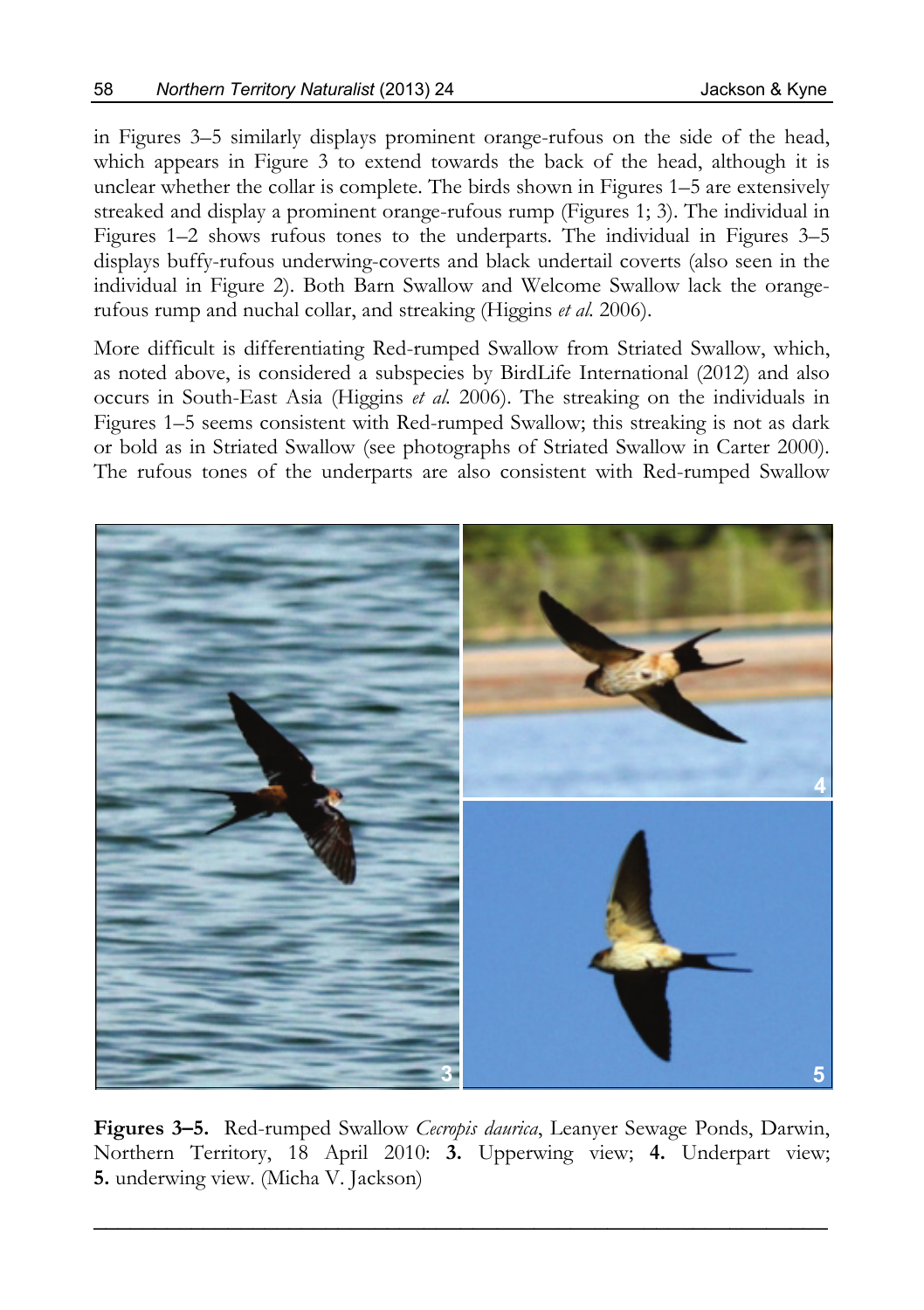(Carter 2000; Turner 2004). Both Carter (2000) and Turner (2004) note that Red-rumped Swallow can have an incomplete rufous collar, while the collar is indistinct or absent in Striated Swallow. It is unclear from Figures 1–5 how much of a nuchal collar exists on the photographed individuals. The extensive orange-rufous colour on the side of the head, which is clearly visible on the individuals in Figures 1–5, is vestigial in Striated Swallow according to Carter (2000). The strong buffy-rufous wash on the underwing-coverts and underparts of the individual in Figures 3–5 also suggest Red-rumped Swallow (Turner & Rose 1989; Carter 2000; Turner 2004), though Turner (2004) states that the underwing-coverts of Striated Swallow also have a buffy wash. The streaking on the underparts of Striated Swallow is broader and darker than on Red-rumped Swallow, though the difference between the Red-rumped Swallow subspecies *C. d. japonica* and all races of Striated Swallow (particularly *C. s. striolata*) can be marginal and should not be used as the only separating feature according to Carter (2000). This applies particularly in the case of the individual in Figure 2, which is heavily streaked.

Most documented occurrences from the Leanyer Sewage Ponds were in association with other hirundinid species; the 2003 (BARC Submission No. 390), 2008, and 2010 records were in association with Tree Martins, and the 2006 record (BARC Submission No. 483) with Barn Swallows. Tree Martins migrate from more southerly areas of Australia, generally visiting the area from late March – April to September – November (Higgins *et al.* 2006) while Barn Swallows visit the region from Eurasia generally between September and April (Higgins *et al.* 2006). All reported occurrences from Leanyer have been in the months of February, March and April. The Groote Eylandt birds reported by Noske and Brennan (2002) were observed from early December to late January, while the first Darwin report from 1999 was in October (Higgins *et al.* 2006) (Table 1). This timing is generally consistent with the southern occurrence of non-breeding birds that have migrated from Eurasia.

We note that three Red-rumped Swallow subspecies, namely *C*. *d. daurica, C. d. nipalensis*, and *C*. *d. japonica*, possibly occur in Australia based on their wintering ranges as reported by various sources (Turner & Rose 1989; Turner 2004; Higgins *et al.* 2006; Robson 2008, Gill & Donsker 2012). However, separation of these subspecies is unclear, making it difficult to identify to subspecific level the individuals observed in the NT. Higgins *et al.* (2006) state that the limited available data suggest *C. d. japonica* for Australian occurrences, but add that this needs further investigation. The two Australian specimens of Red-rumped Swallow that have so far been examined have been assessed as *C. d. japonica* on the basis of their size and comparison with museum material (Carter 2000). We suggest that the 2008 and 2010 individuals documented in this paper were potentially *C. d. japonica* based on the clear, heavy streaking; *C. d. japonica* is the most heavily streaked of the group (Carter 2000; Turner 2004) and, according to Turner (2004), is intermediate between *C. d. daurica*